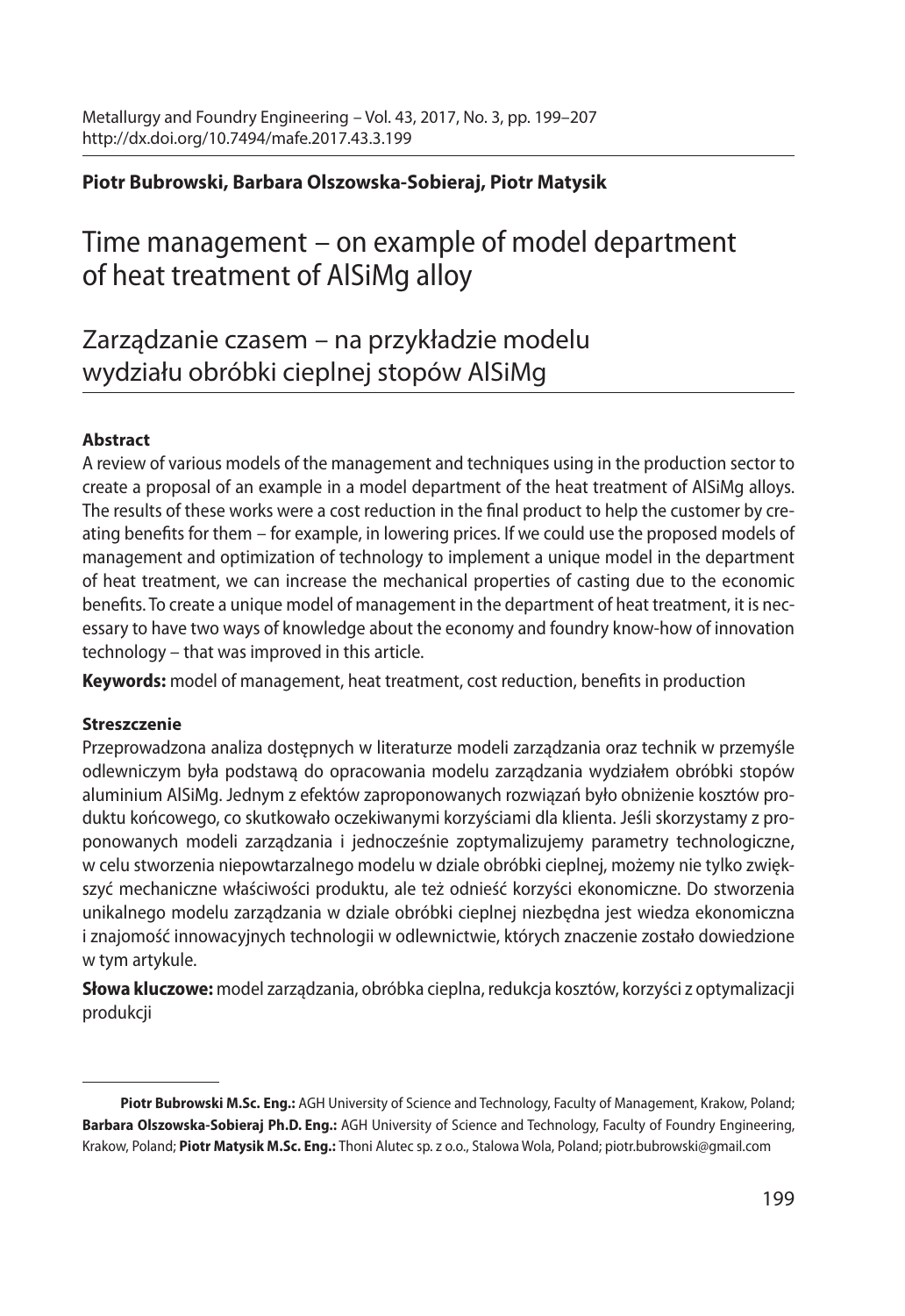## **1. Introduction**

One of the most-important aspects of running a plant today is its efficiency of production, which directly affects the financial effects of the company. An extremely strong emphasis on meeting new standards of production management is often set by the customer, who is influenced by the low prices he or she wants to pay for the services he or she requires. Every company was created to provide benefits to the owners in the specified time period. There is a relationship between the amount of profit and the concept of production management and efficiency of production. This is why it is so important to effectively manage the working time in the heat treatment department. Keep in mind that AlSiMg alloys can increase their mechanical properties from 40% to 100% by heat treatment. This study aims to show the aspect of correct time management on a selected department from a technological point of view.

## **2. Analysis of literature**

An analysis of the available literature has shown that there are a wide variety of management concepts [1–8] as well as tools and techniques [9–18] necessary for increasing the efficiency of an enterprise.

The author [19, 20] proposed a clear division of tools and techniques to assess the relevance, appropriateness, and effectiveness of the implementation of a given production-management concept. Particular attention is paid to the lack of knowledge in the enterprise as to the utility of implementation tools and management implementation techniques. It is precisely the lack of clearly defined rules and indicators of implementation that can make it ineffective.

It should be assumed that, before each implementation of a method, the production process should be carefully analyzed and be the most effective it can be.

Due to other measurabilities and interpretations, efficiency is not always the same as performance,. In economic terms, efficiency *E* can be represented by Formula (1) [20]:

$$
E = e/n \tag{1}
$$

where:

*e* – effects,

*n* – expenditures.

The best results are not always the best time  $-$  a good example of this is the so--called "Rule 80:20" (Fig. 1). Effective work with measurable effects – is one of the main idea in the 1:4 consumption ratio [21, 22].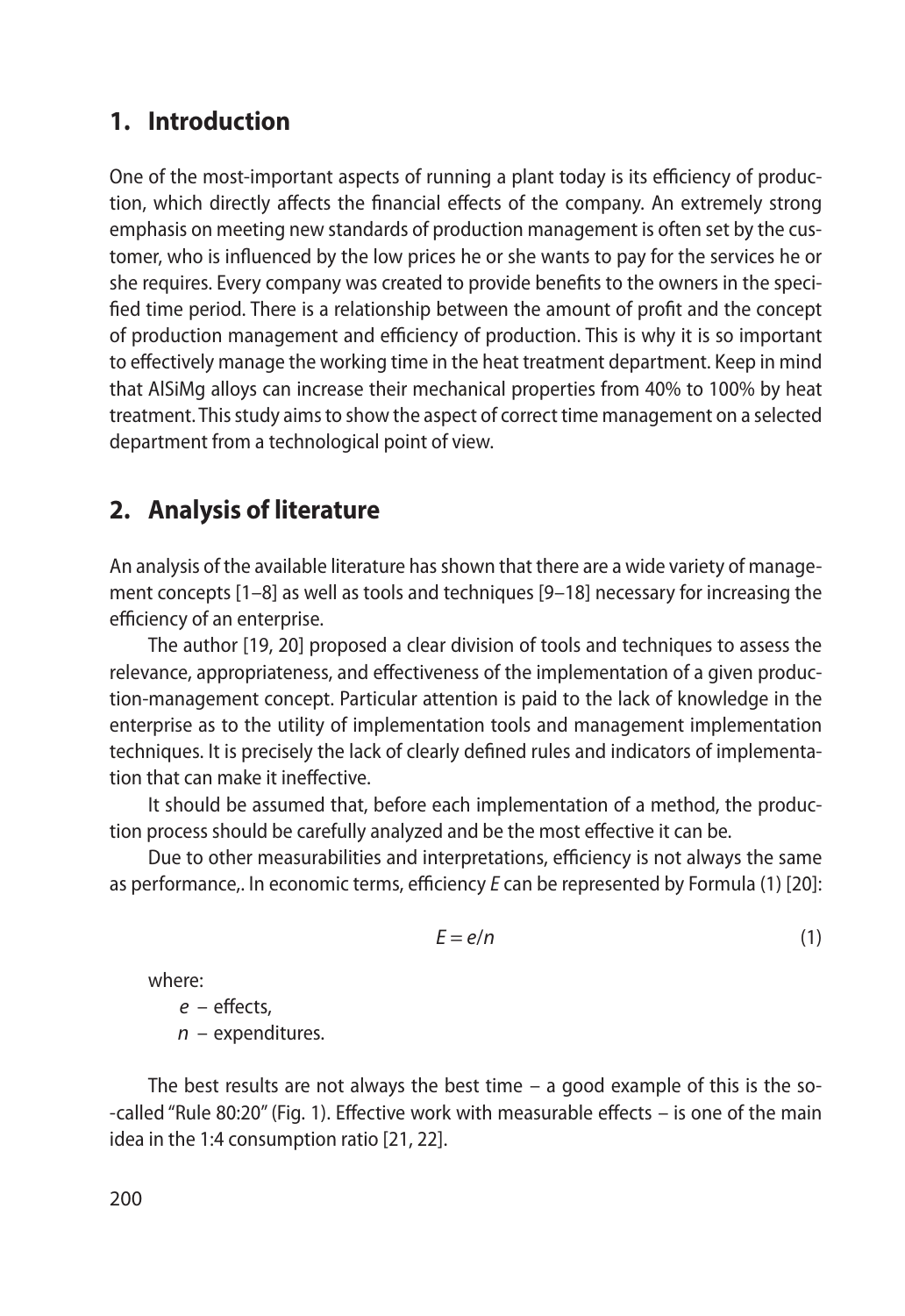

#### *Fig. 1. Rule 80:20*

According to this principle, some kind of trend in the production market can be observed where correct production management aims to increase the quality of the product while taking into account the least amount of time needed to complete the product (Fig. 2). Preserving this dependency or shortening the production time of a product can generate a lower product price, thereby increasing its market competitiveness [20].



#### *Fig. 2. Change of market preferences [20]*

One of the most-important factors affecting the efficiency of the production process is the presence of "bottlenecks" [23]. This is a prescribed size that is characterized by the hardware parameters available in a given department (Fig. 3). For example, about a product's dimensions and, at the same time, duration of time working in the treatment furnace.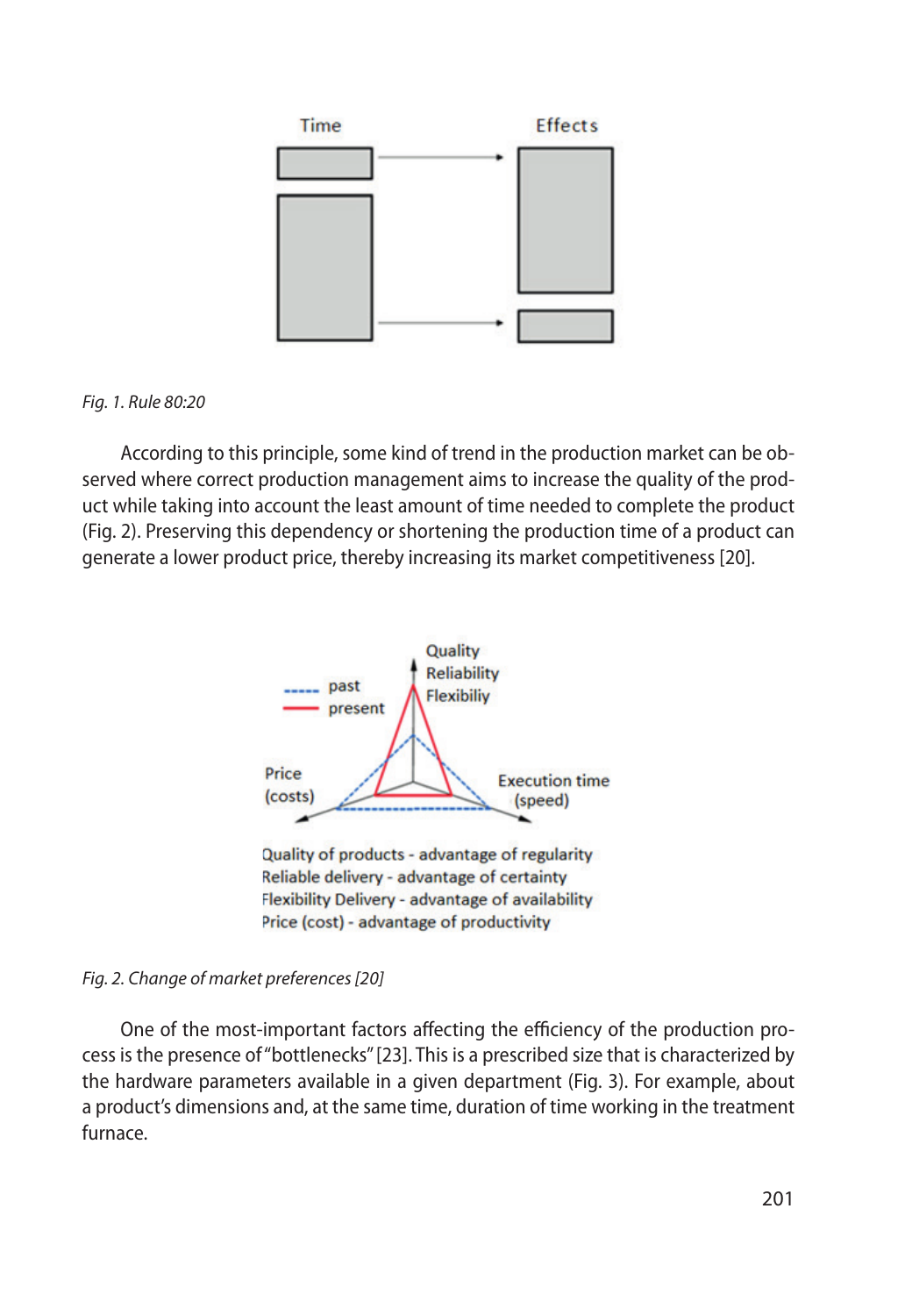

*Fig. 3. Correlation between production capacity, loads, and size input/output of cell [23]*

The authors [24] proposed the inclusion of time management in the whole enterprise on the model example (Fig. 4).



*Fig. 4. Model of management system [25]*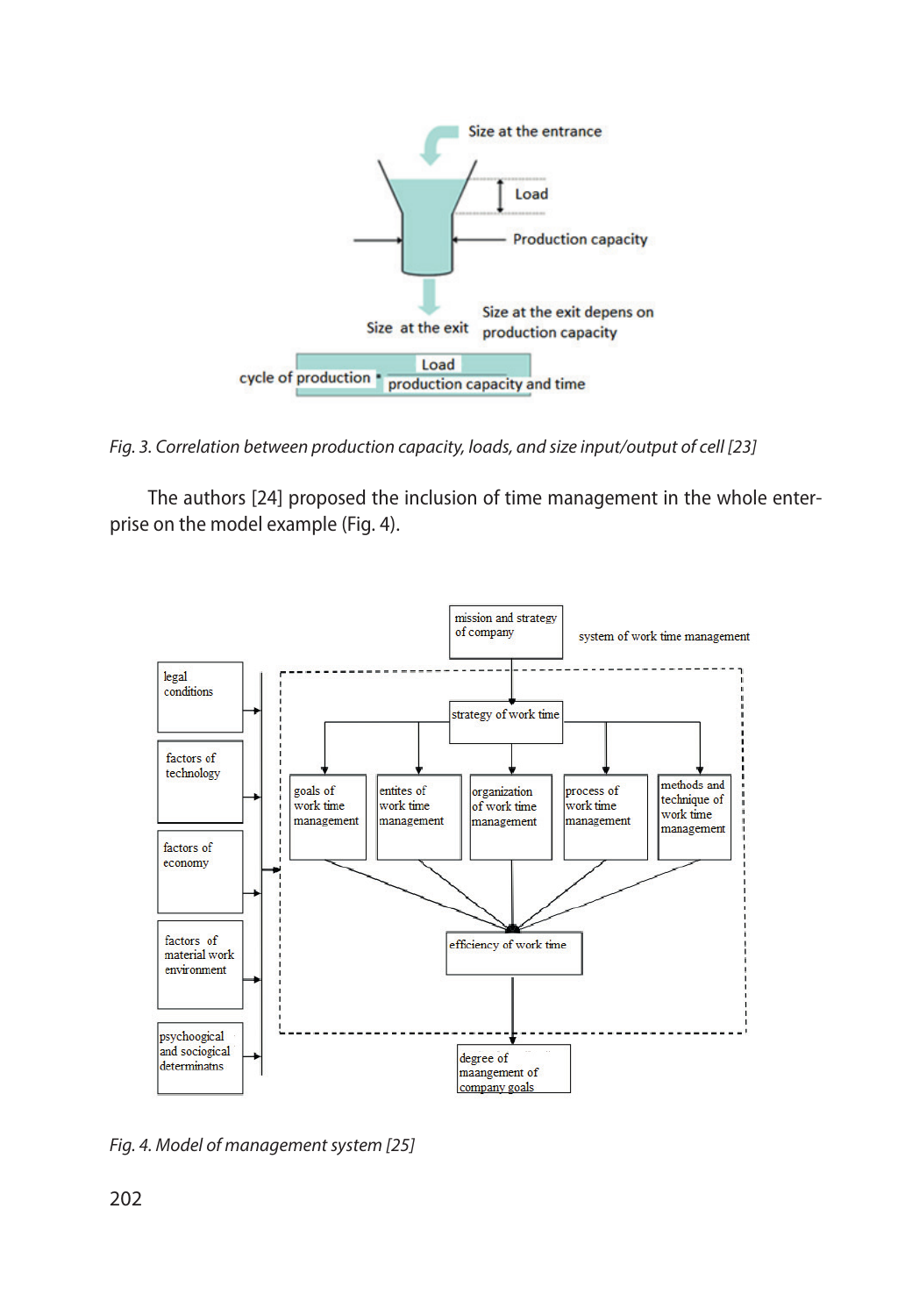The objectives and measures of the multicriterial assessment of time management may be the organizational objectives of work. For technology, the next step will be increased productivity during shorter time loop of dynamics [19, 25–28].

Based on the company's time management model and taking into account the selected aspects of time management, the goals you choose, and the time management evaluation measures, it may be presumed to focus on the factors presented below (Fig. 5).



*Fig. 5. Model department of heat treatment – functional aspect*

## **3. Analysis of process time reduction possibilities in AlSiMg Heat Treatment Department**

It should be noted that the creation of a practical production management system at the faculty of heat treatment would require simultaneous analysis of specialists in various fields (e.g., IT, automation, planners, and controlling) so that a detailed feasibility study would be feasible.

Therefore, for the needs of the development, the view of a technologist interested in the technological aspects and selected logistical issues affecting the amount of time needed to obtain a product of the assumed parameters should be considered.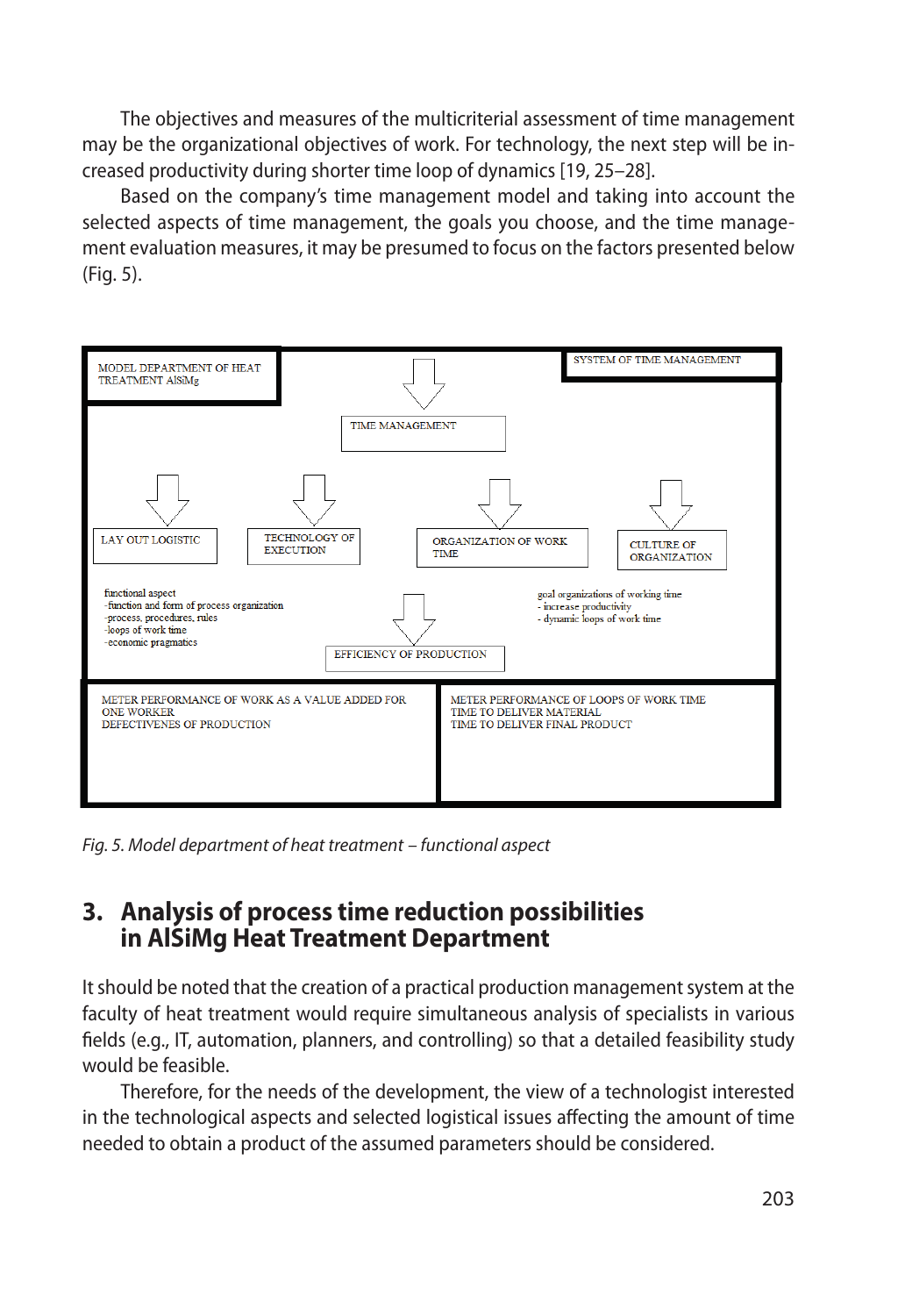Whether it is an enterprise or a department, the most-important goals of improving production efficiency include:

- performance increase,
- improving the quality and stock of work in progress,
- reduce time and amount of machine rearmings,
- reduce production cycles,
- reduce the demand for production space.

AlSiMg alloy castings require a heat treatment process (curing) consisting of supersaturation and aging to increase its mechanical properties.

The supersaturation process is a phase that includes parameters that manage time and temperature. The exact values of time and temperature (a scale from 500°C to 560°C) are selected due to the shape of the cast, its weight, and the degree of complexity. It is important to set the water temperature correctly in the pool and the cooling rate.

The aging process is a two-phase process that can be managed; namely, temperature and time are selected due to the shape of the cast, its mass and degree of complexity, and the fact that the phenomenon of natural aging has previously occurred.



*Fig. 6. Listed stages of model department of heat treatment of AlSiMg alloys*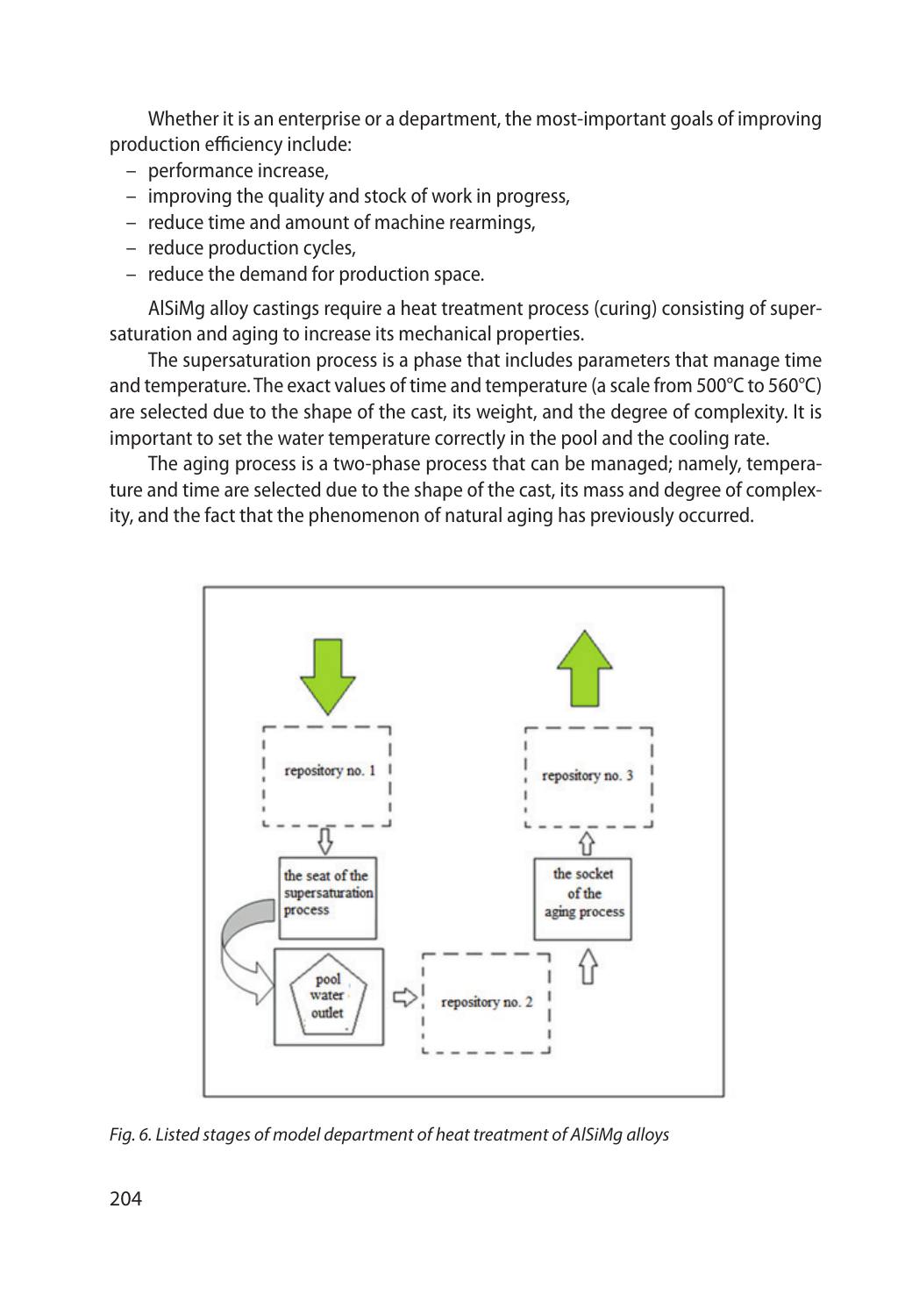Using the modeled heat treatment department of AlSiMg alloy castings (Fig. 6), it is possible to specify the steps (marked with squares) to assign the tasks needed to be performed.

### **Stage I – repository No. 1**

The aim is to ensure that the castings are transported to the faculties with the selected batches: weight and overall, and due to the degree of complexity of the casting and its thickness.

Otherwise, you need to create room for maneuvering in the marked segments – loaded into designated baskets so that the heat treatment process can be started directly.

### **Stage II – the seat of the supersaturation process**

The supersaturation process includes fixed time and temperature parameters. The induction furnace should have a specialized and well-positioned thermocouple set; the baskets should be placed so that the temperature is evenly distributed in its area. The time of saturation is very much related to the size and complexity of the cast; by the preselection on the baskets, individual process parameters can be generated.

#### **Stage III – pool water outlet**

Cooling is a very important element of supersaturation. The main parameters are the water temperature and the speed of travel and immersion.

### **Stage IV – repository No. 2**

The very frequent deposition of castings before the aging process can result in the phenomenon of an additional stage of aging, which will lengthen the process. It is desirable to completely eliminate this stage in the AlSiMg die casting department.

### **Stage V – the socket of the aging process**

Here, the rule for selecting the process parameters from the supersaturation stage is repeated. It is a very common occurrence to join the process with wet castings (which may change the properties of the cast). This also extends the aging process stage.

#### **Stage VI – repository No. 3**

The unloading process from the baskets or the transport of baskets to the next stages should proceed smoothly so as not to block the entire process in the heat treatment department.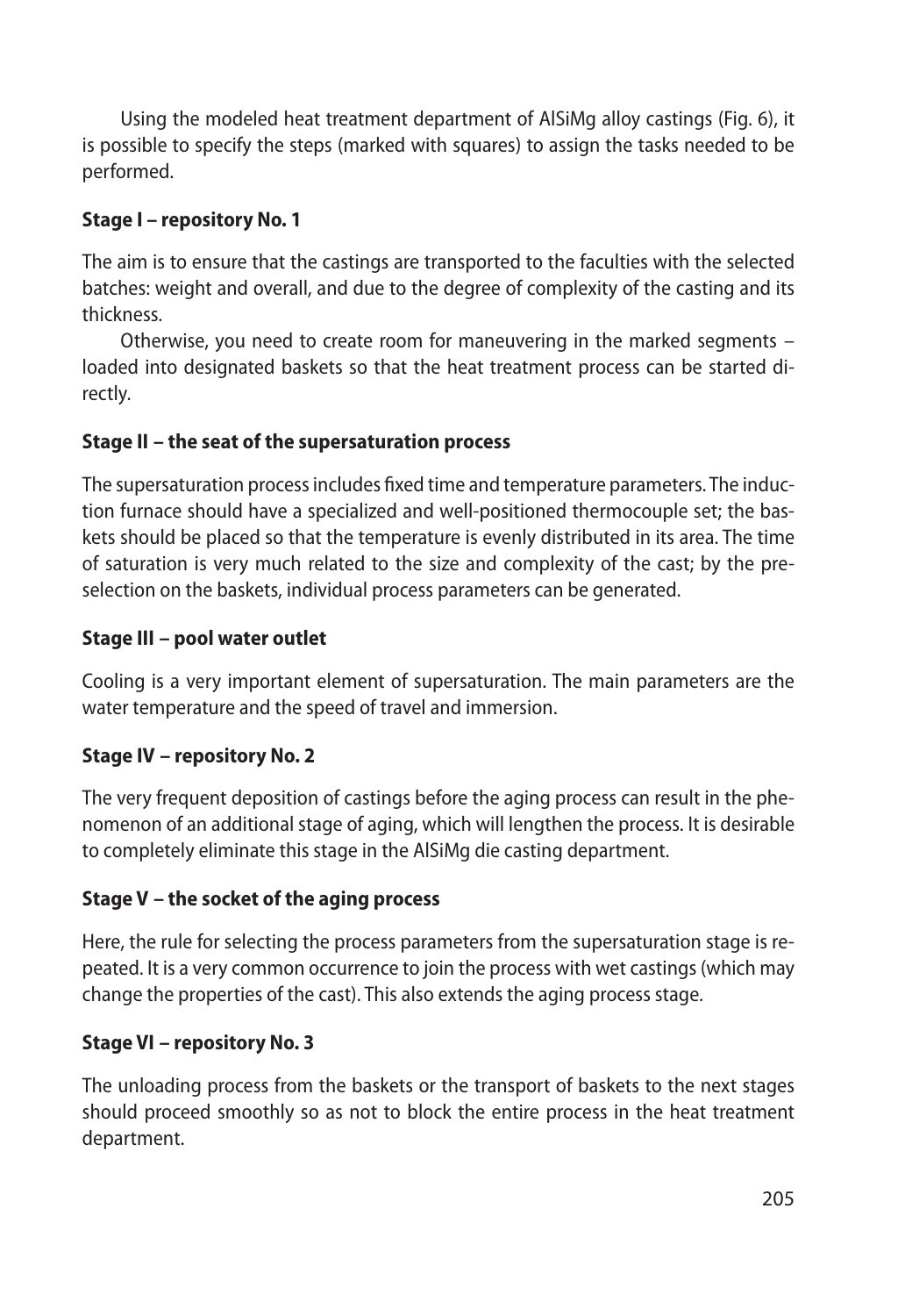## **4. Conclusions**

A stream of cast alloys would be needed in different shapes for the heat treatment department and should be pre-selected due to the size, weight, and complexity of the casting. Castings should be delivered to the department from foundry suppliers or it will be necessary to create repository No 1, where employees of the heat treatment department will be able to make selections directly to the baskets.

As part of maximizing time savings and enhancing the effect of the secretion cure, repository No. 2 should not exist, because the castings immediately after the supersaturation process should go to the aging process. Repository No. 3 has to distribute the casts after heat treatment to the next technological stages. Any possible reduction of process time translates into the increased productivity of the department's production and profitability.

## **References**

- [1] Keyte B., Locher D.A.: The complete lean enterprise. Value stream mapping. Productivity Press, New York 2004
- [2] Hobbs H.: Lean Manufacturing Implementation. J. Ross Publishing, Boca Raton 2003
- [3] Hys K., Hawrysz L.: (Dis)Advantages of quality management systems in the light of accredited certification bodies in Poland. In: Skrzypek E. (ed.): Integration in management. Department of Quality and Knowledge Management, Faculty of Economics, Maria Curie-Sklodowska University, Lublin 2012, 197–209
- [4] Łazicki A.: System zarządzania przedsiębiorstwem. Techniki lean management i kaizen. Wiedza i Praktyka, Warszawa 2011
- [5] Ligarski M.J.: Podejście systemowe do zarządzania jakością w organizacji. Monografia, Wydawnictwo Politechniki Śląskiej, Gliwice 2010
- [6] Ligarski M.J.: Problem identification method in certified quality management systems. Quality & Quantity, 46, 1 (2012), 315–321
- [7] Maciejec L.: Produkcja szczupła. CIO 2 (2006), IDG Poland
- [8] Masaaki I.: Kaizen klucz do konkurencyjnego sukcesu Japonii. MT Biznes, Kraków 2007
- [9] Bicheno J.: The Lean Toolbox. 2nd edition. Buckingham, PICSIE Books, 2000
- [10] Cholewicka-Goździk K.: Metoda LEAN doskonalenie procesów i produktów: wokół książki Jamesa P. Womacka i Daniela T. Jonesa. Problemy Jakości, 1 (2001), 21–25
- [11] Czerska J.: Pozwól płynąć swojemu produktowi. Tworzenie ciągłego przepływu. Placet, Warszawa 2012
- [12] Dolcemascolo D.: Improving the extended value stream. Productivity Press, New York 2006
- [13] Duggan K.J.: Creating Mixed Model Value Streams. Practical Lean Techniques for Building to Demand. Productivity Press, New York 2003
- [14] Gajdzik B., Sitko J.: An analysis of the causes of complaints about steel sheets in metallurgical product quality management systems. Metalurgija, 53, 1 (2014), 135–138
- [15] Gala B., Wolniak R.: Problems of implementation 5S practices in an industrial company. Management Systems in Production Engineering, 4, 12 (2013), 8–14
- [16] Gulati R.: Maintenance and reliability best practices. Industrial Press, New York 2009